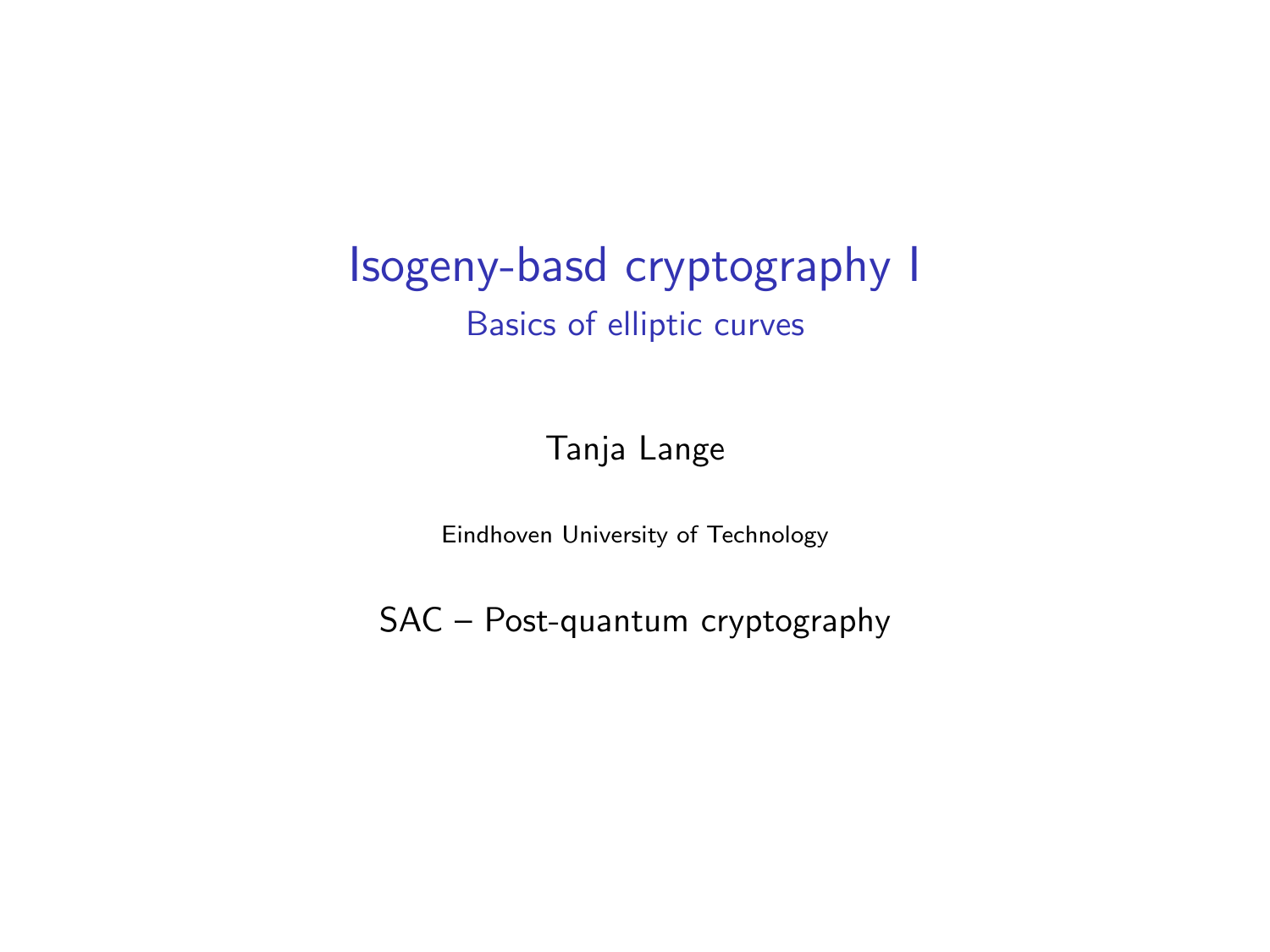## What is an elliptic curve?

An elliptic curve is a smooth projective plane curve of genus one with at least one point.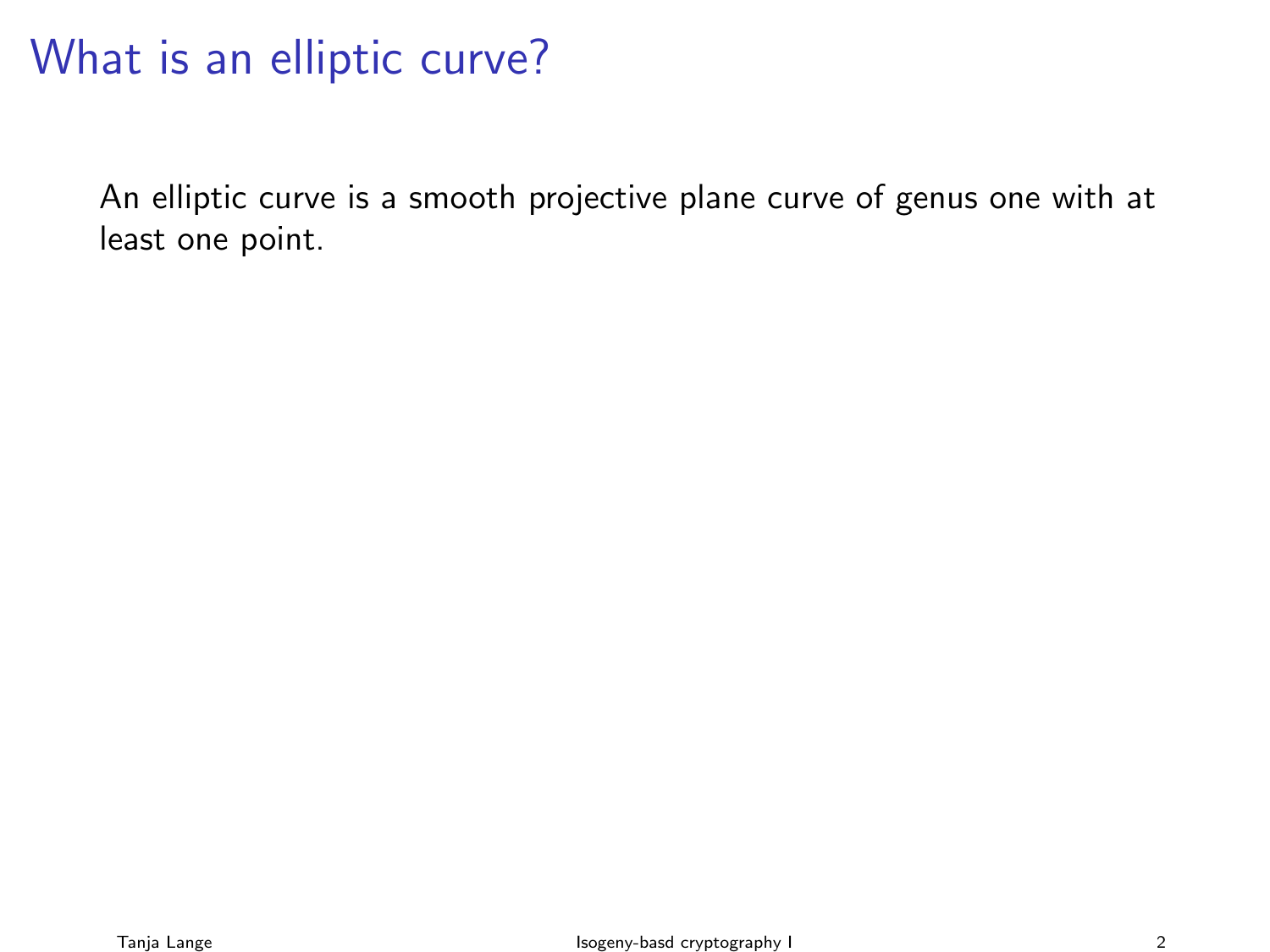## What is an elliptic curve?

An elliptic curve is a smooth projective plane curve of genus one with at least one point.

This information together with the theorem of Riemann Roch is enough to derive that any elliptic curve admits an affine equation of the form

$$
E: y^2 + a_1xy + a_3y = x^3 + a_2x^2 + a_4x + a_6,
$$

with  $a_i \in k$ , where k is the field where the point is defined.

This equation is the general form of a Weierstrass curve.

In algebraic geometry, smooth means that the curve does not have singularities.

The indices actually make sense if you give y weight 3, x weight 2 and ask that the weight  $+$  index equals 6.]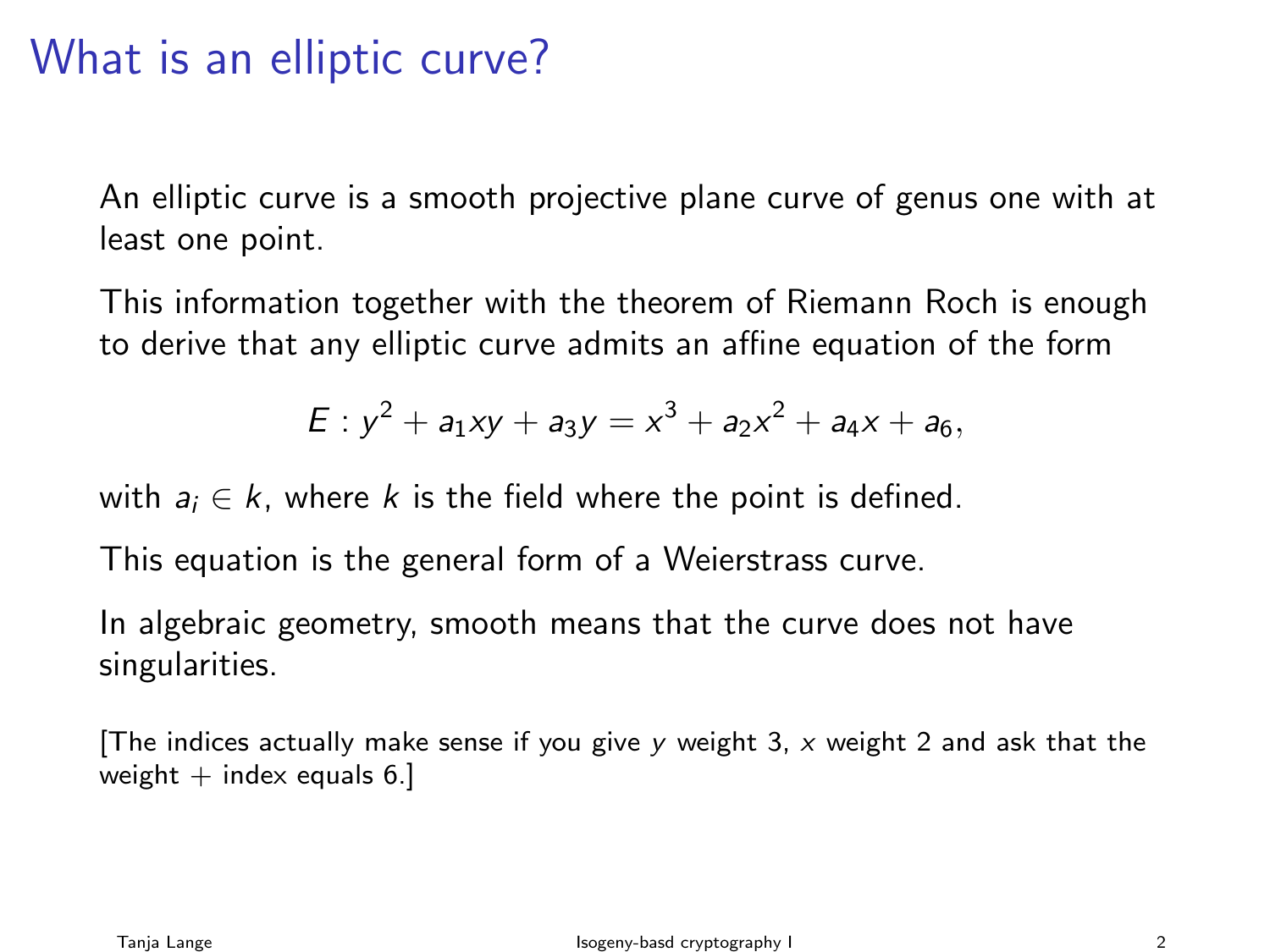# **Singularities**

#### Jacobi criterion:

A point  $P = (x_P, y_P)$  on E is singular if  $(x, y)$  also satisfies the two partial derivatives,  $2y + a_1x + a_3 = 0$  and  $a_1y = 3x^2 + 2a_2x + a_4$ .

A curve is non-singular (or smooth) if it does not have a singular point.

Note that "point on  $E$ " means that the point satisfies the curve equation. Note also that you need to check this for all points over any extension field of k.

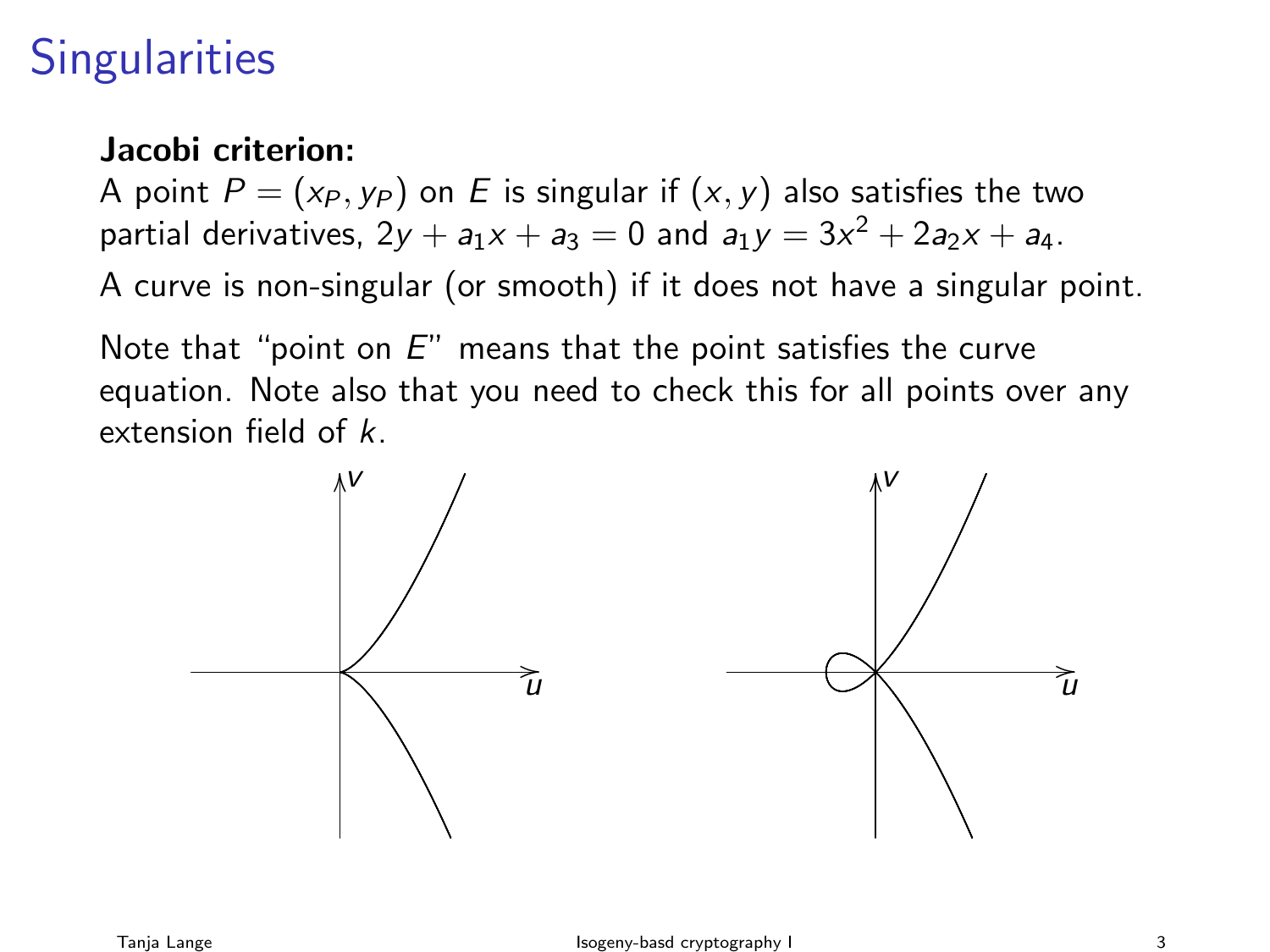## **Isomorphisms**

An isomorphism is a map between elliptic curves that is defined everywhere, i.e., that is given by polynomials in  $x$  and  $y$ .

Valid transformations are those that keep the curve shape the same, so  $y^2$  and  $x^3$  are monic and no other degrees than in the long equation appear.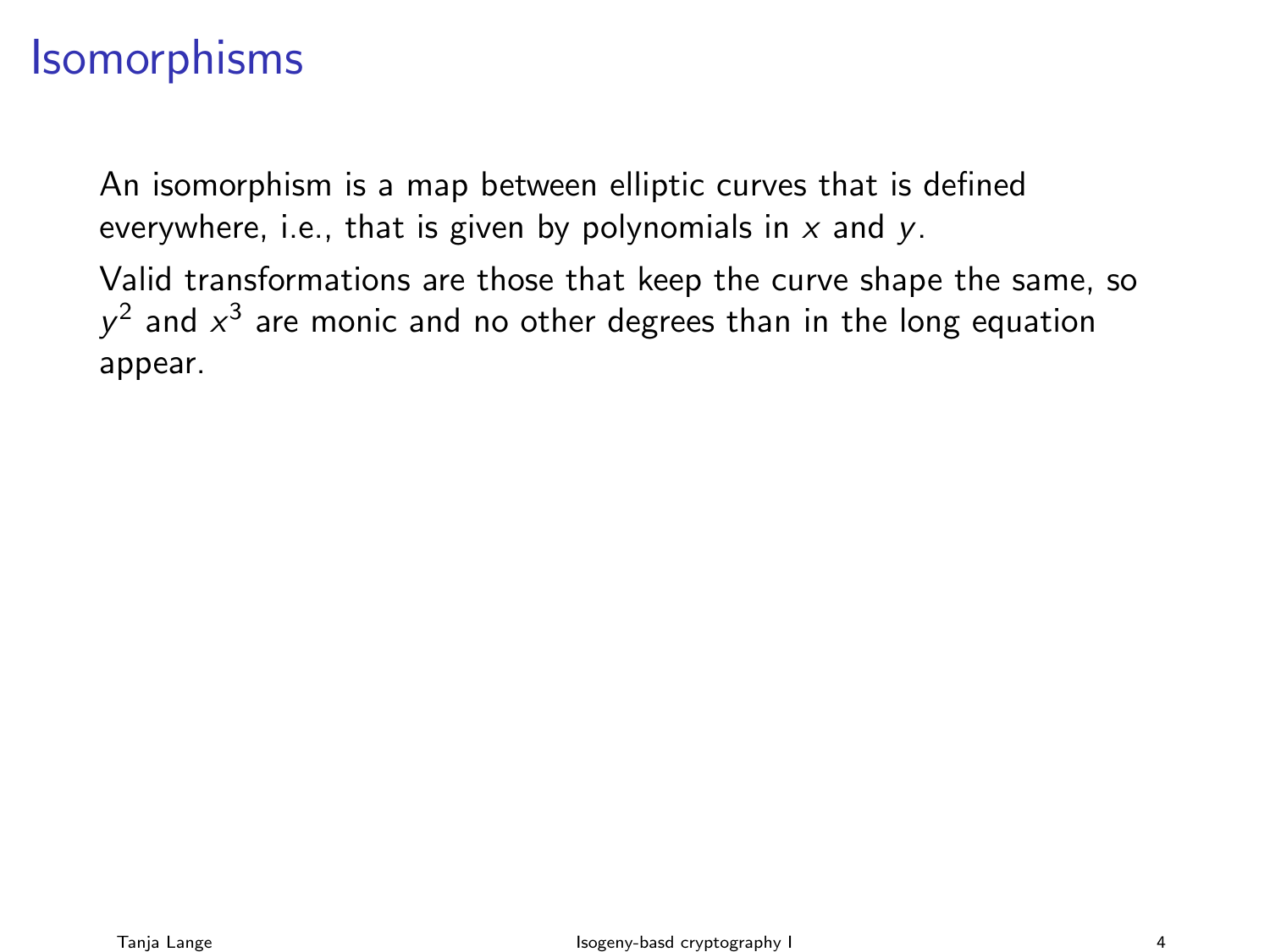## Isomorphisms

An isomorphism is a map between elliptic curves that is defined everywhere, i.e., that is given by polynomials in  $x$  and  $y$ .

Valid transformations are those that keep the curve shape the same, so  $y^2$  and  $x^3$  are monic and no other degrees than in the long equation appear. This means we can change  $y \leftarrow \alpha^3 y + \beta x + \gamma, x \leftarrow \alpha^2 x + \delta,$  and divide both sides by  $\alpha^6.$ 

For fields of characteristic larger than 3 we can transform this equation to one with fewer variables, called short Weierstrass form.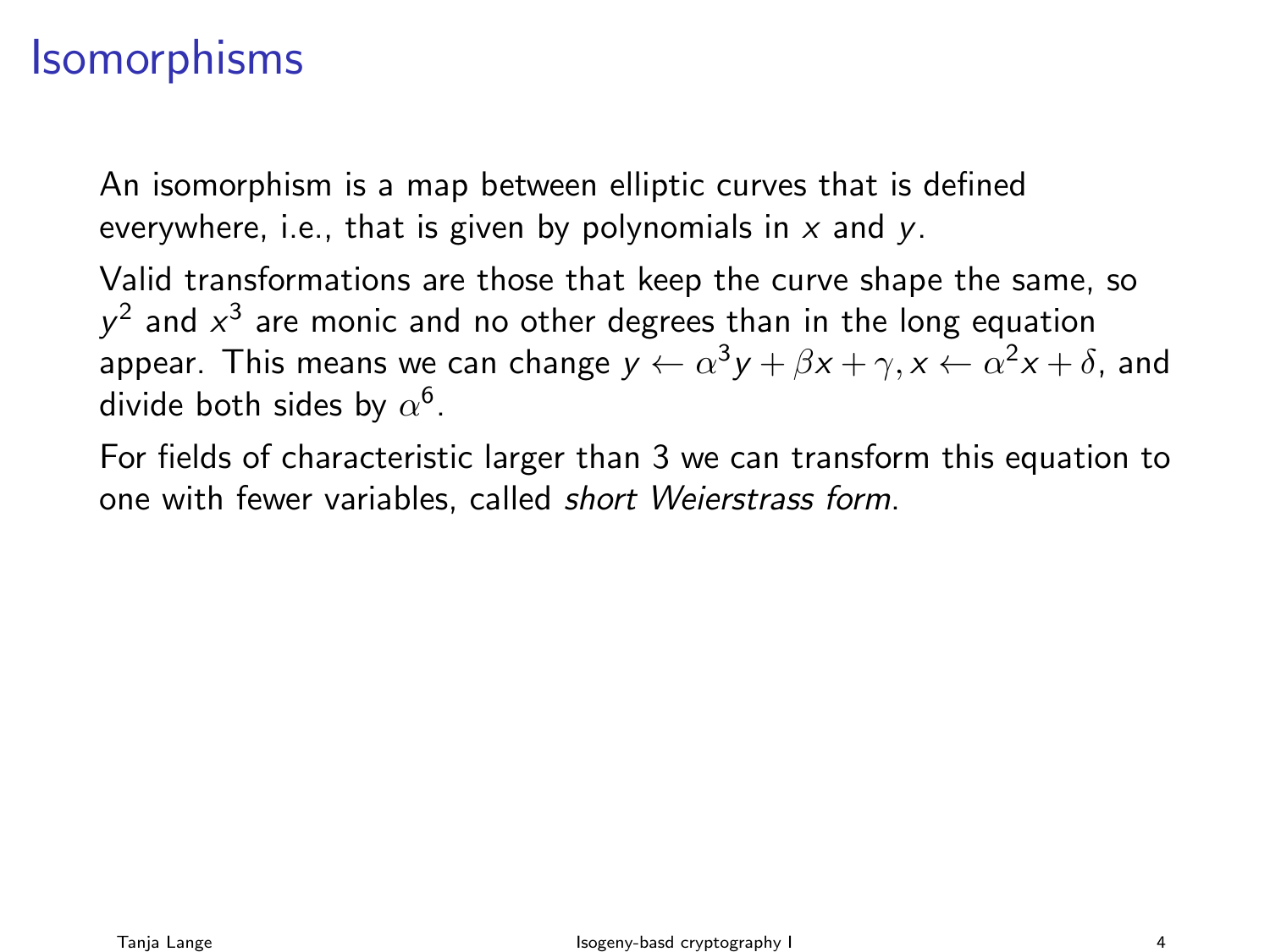## **Isomorphisms**

An isomorphism is a map between elliptic curves that is defined everywhere, i.e., that is given by polynomials in  $x$  and  $y$ .

Valid transformations are those that keep the curve shape the same, so  $y^2$  and  $x^3$  are monic and no other degrees than in the long equation appear. This means we can change  $y \leftarrow \alpha^3 y + \beta x + \gamma, x \leftarrow \alpha^2 x + \delta,$  and divide both sides by  $\alpha^6.$ 

For fields of characteristic larger than 3 we can transform this equation to one with fewer variables, called short Weierstrass form.

Our first target is to get rid of the  $a_1xy + a_3y$  term. If the characteristic is not 2 we can use  $y \leftarrow y - (a_1x + a_3)/2$  to reach the form  $y^2 = x^3 + a'_2x^2 + a'_4x + a'_6.$ 

If the characteristic is not 3 we can similarly get rid of the  $a'_2x^2$  term by using  $x \leftarrow x - a'_2/3$ .

The curve equation  $y^2 = x^3 + c_4x + c_6$  is called short Weierstrass form.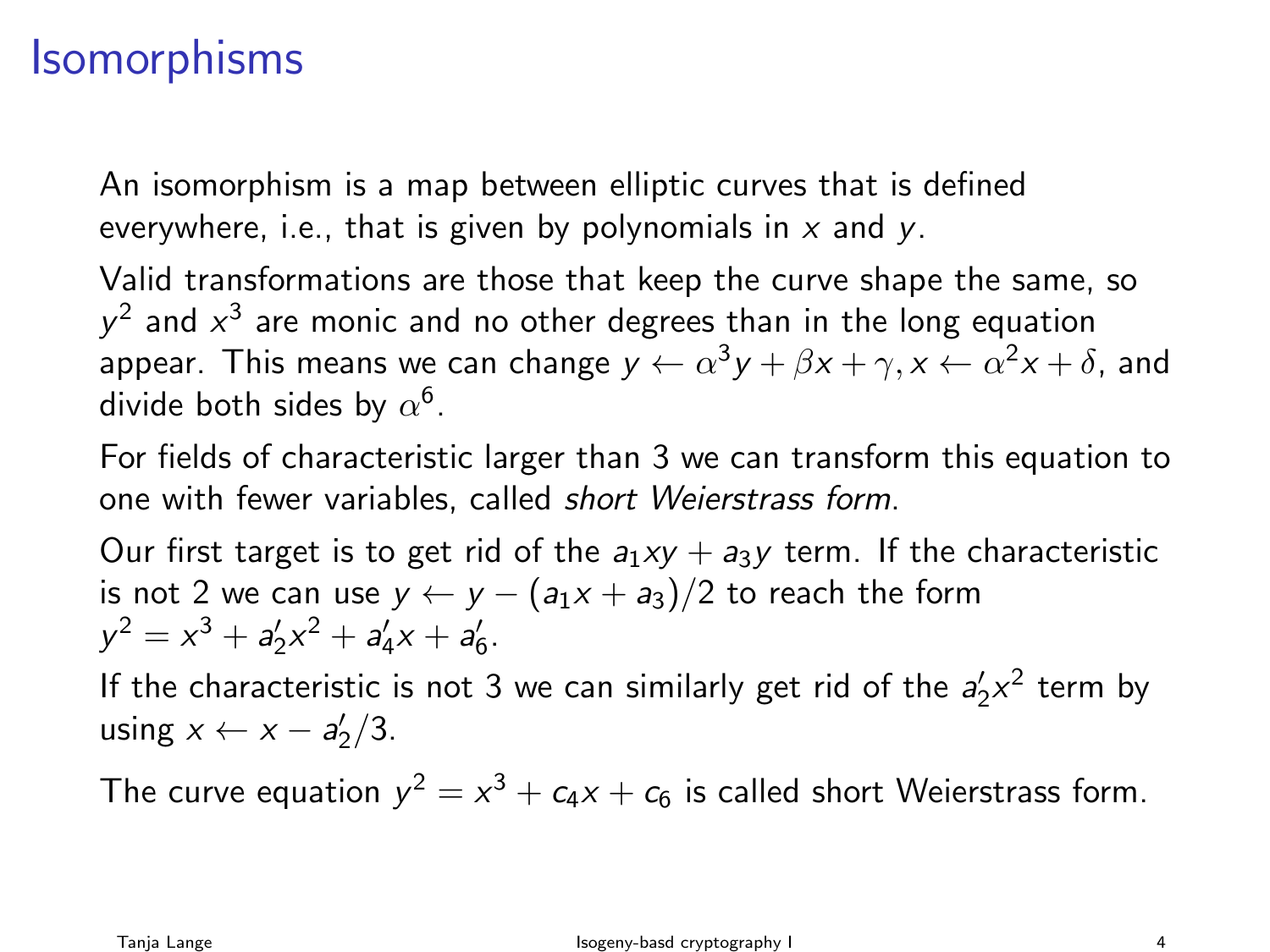Short Weierstrass form  $y^2 = x^3 + c_4x + c_6$ 

A singularity exists if and only if the right hand side has a double root, i.e. if its discriminant is zero:

$$
4c_4^3+27c_6^2=0.
$$

Within this form the only isomorphisms possible are  $y \leftarrow \alpha^3 y, x \leftarrow \alpha^2 x,$ and divide both sides by  $\alpha^6.$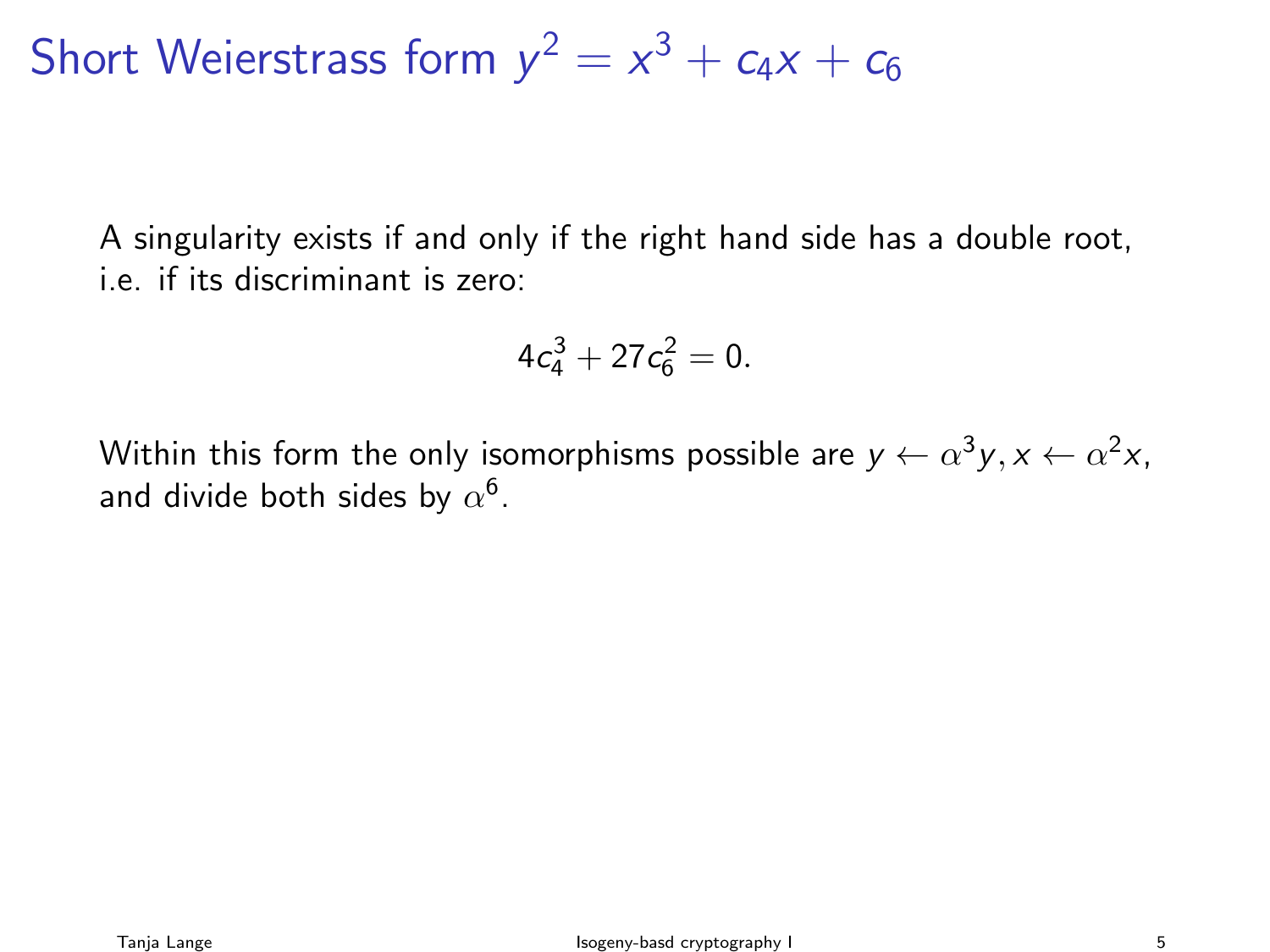Short Weierstrass form  $y^2 = x^3 + c_4x + c_6$ 

A singularity exists if and only if the right hand side has a double root, i.e. if its discriminant is zero:

$$
4c_4^3+27c_6^2=0.
$$

Within this form the only isomorphisms possible are  $y \leftarrow \alpha^3 y, x \leftarrow \alpha^2 x,$ and divide both sides by  $\alpha^6$ . This gives  $\epsilon'_4 = c_4/\alpha^4$  and  $\epsilon'_6 = c_6/\alpha^6$ .

The j-invariant of a curve in short Weierstrass form is

$$
j = 1728 \cdot 4c_4^3/(4c_4^3 + 27c_6^2).
$$

This is invariant under isomorphisms.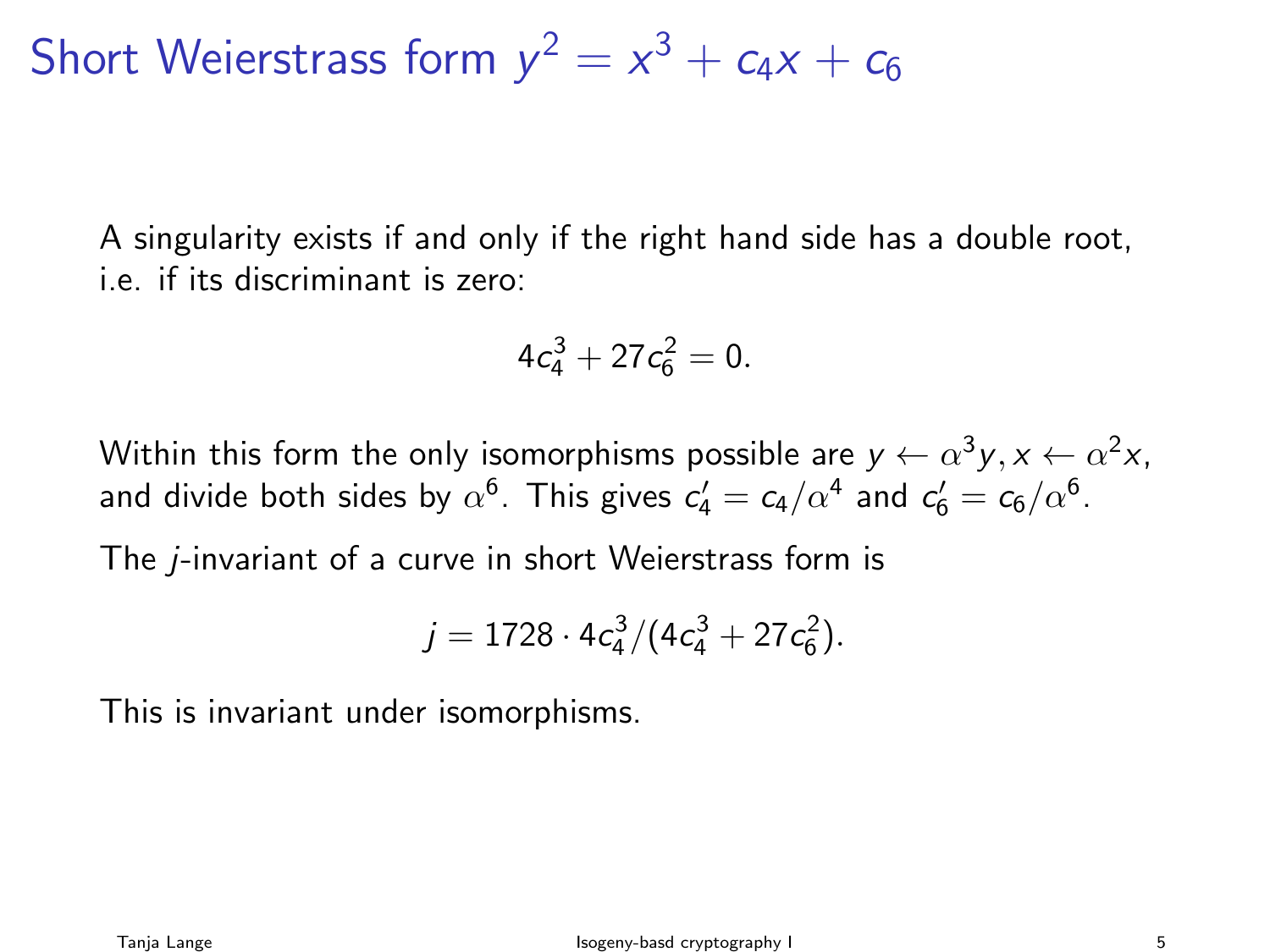# Addition law on the curve

Definition: If P, Q, R are on a line then  $P + Q + R = \infty$ .  $\infty$  is the neutral element of this group operation. • Px  $\blacktriangledown$  $-(P_1 + P_2)$  $P_1 + P_2$ x y OO Tanja Lange **Isogeny-basd cryptography I** 6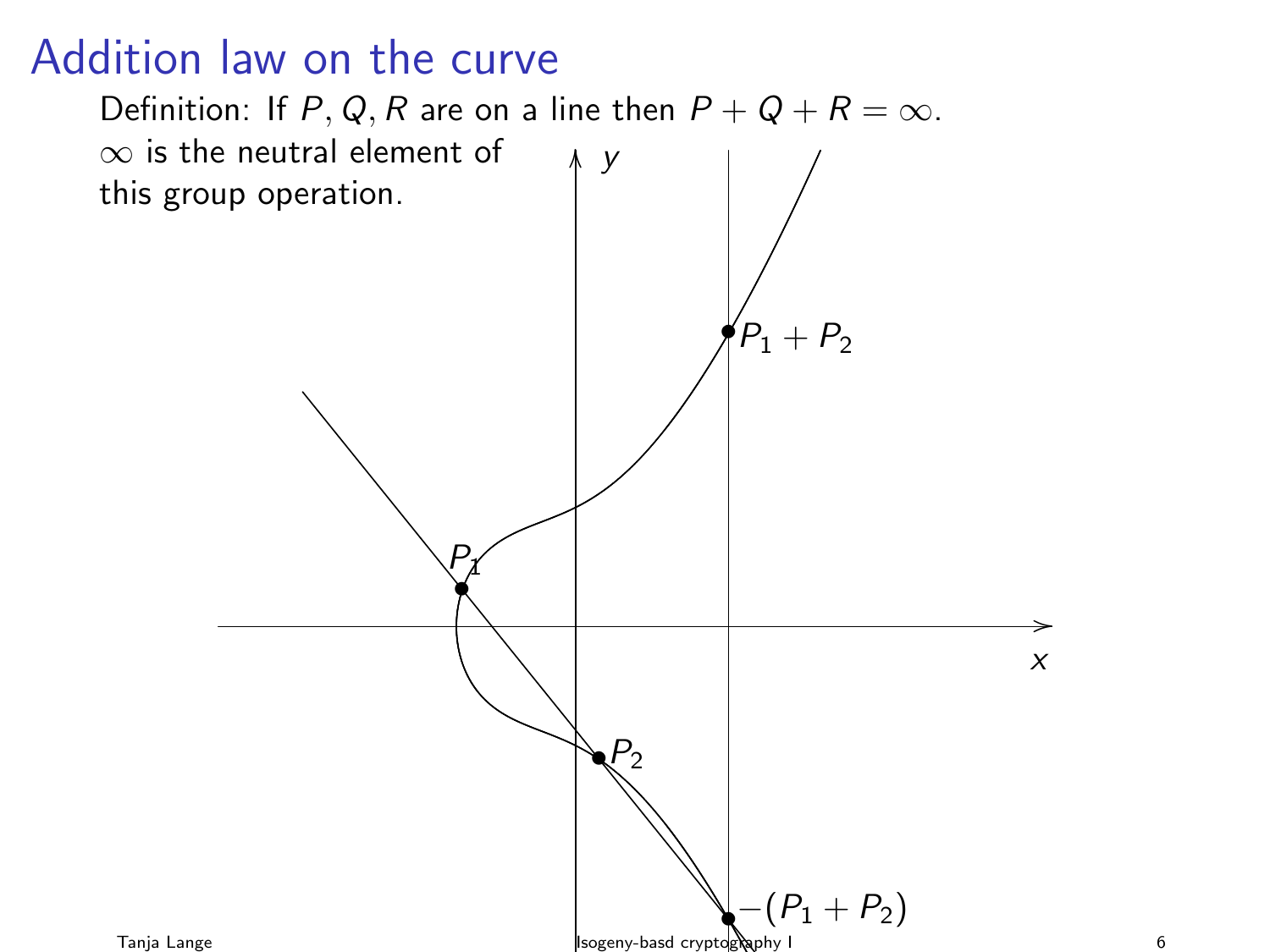